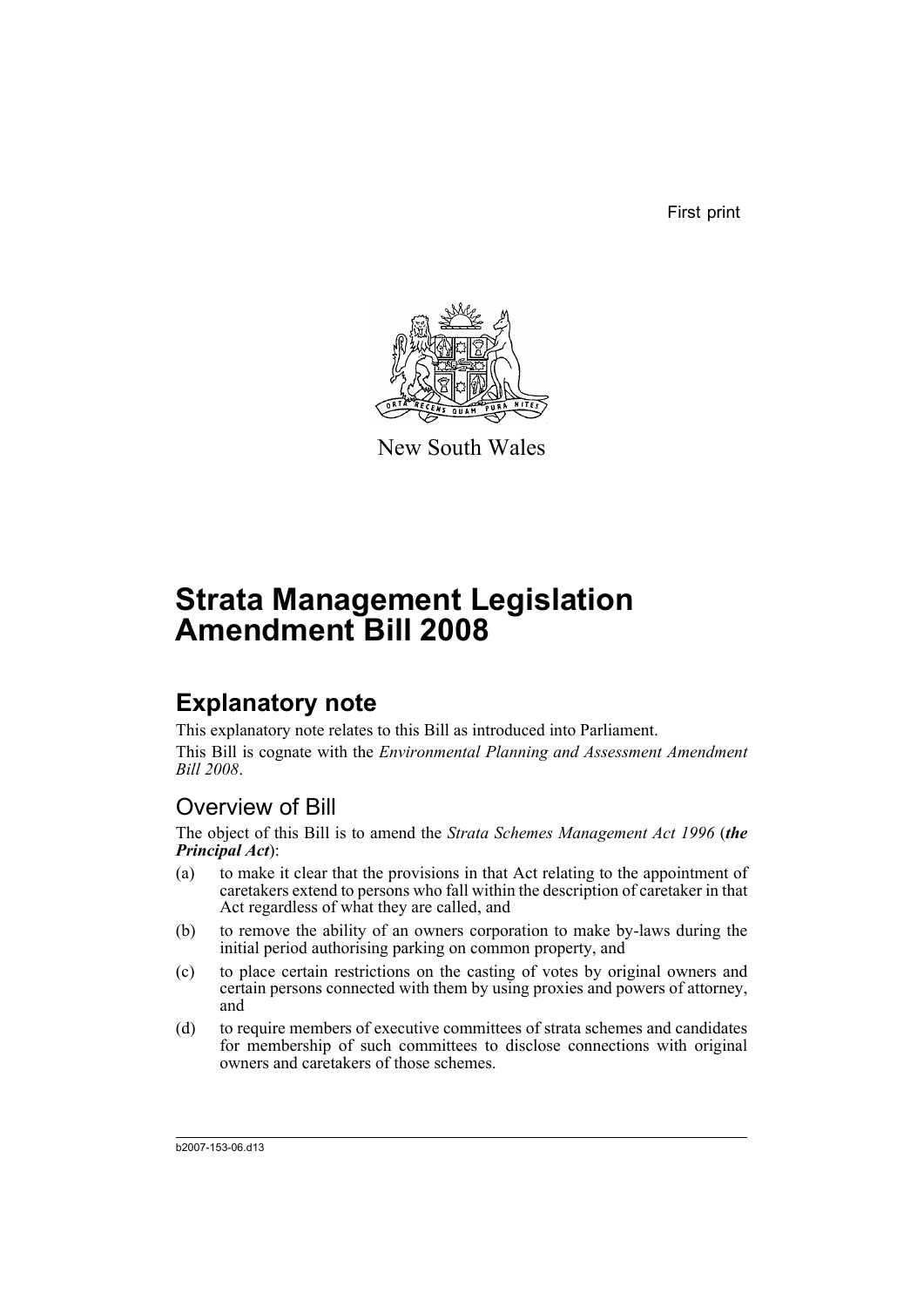Explanatory note

The Bill also amends the *Home Building Act 1989* to enable owners of lots in strata schemes and schemes under the *Community Land Management Act 1989* to request the investigation of building disputes and allow access to common property for the purposes of such an investigation.

### Outline of provisions

**Clause 1** sets out the name (also called the short title) of the proposed Act.

**Clause 2** provides for the commencement of the proposed Act on a day or days to be appointed by proclamation.

**Clause 3** is a formal provision that gives effect to the amendments to the *Strata Schemes Management Act 1996* set out in Schedule 1.

**Clause 4** is a formal provision that gives effect to the amendments to the *Home Building Act 1989* set out in Schedule 2.

**Clause 5** provides for the repeal of the proposed Act after all the amendments made by the proposed Act have commenced. Once the amendments have commenced the proposed Act will be spent and section 30 of the *Interpretation Act 1987* provides that the repeal of an amending Act does not affect the amendments made by that Act.

#### **Schedule 1 Amendment of Strata Schemes Management Act 1996**

**Schedule 1 [1]** amends section 40A of the Principal Act to make it clear that the caretaker provisions of the Principal Act extend to a person who meets the description of caretaker contained in that section regardless of whether the position to which the person was appointed is called something else, for example, building manager. **Schedule 1 [8]** amends the Dictionary to the Principal Act to make a consequential amendment.

**Schedule 1 [2]** repeals section 56 of the Principal Act which enables the owners corporation, with the approval of the local council, to make a by-law during the initial period authorising an owner to park a vehicle on the common property of the strata scheme concerned.

**Schedule 1 [3]** amends clause 11 of Schedule 2 to the Principal Act to prevent an original owner or a person connected with an original owner from casting a vote by means of a proxy or power of attorney given by another owner of a lot in the strata scheme concerned if the proxy or power of attorney was given pursuant to a term of the sale contract for the lot or an ancillary contract or arrangement. The amendment does not prevent a proxy or power of attorney being given by a person to another person connected with him or her. **Schedule 1 [9]** amends the Dictionary to the Principal Act to define when a person is to be taken to be connected with another person.

**Schedule 1 [4]** inserts clause 3A into Schedule 3 to the Principal Act to require a person to disclose that he or she is connected with the original owner or caretaker of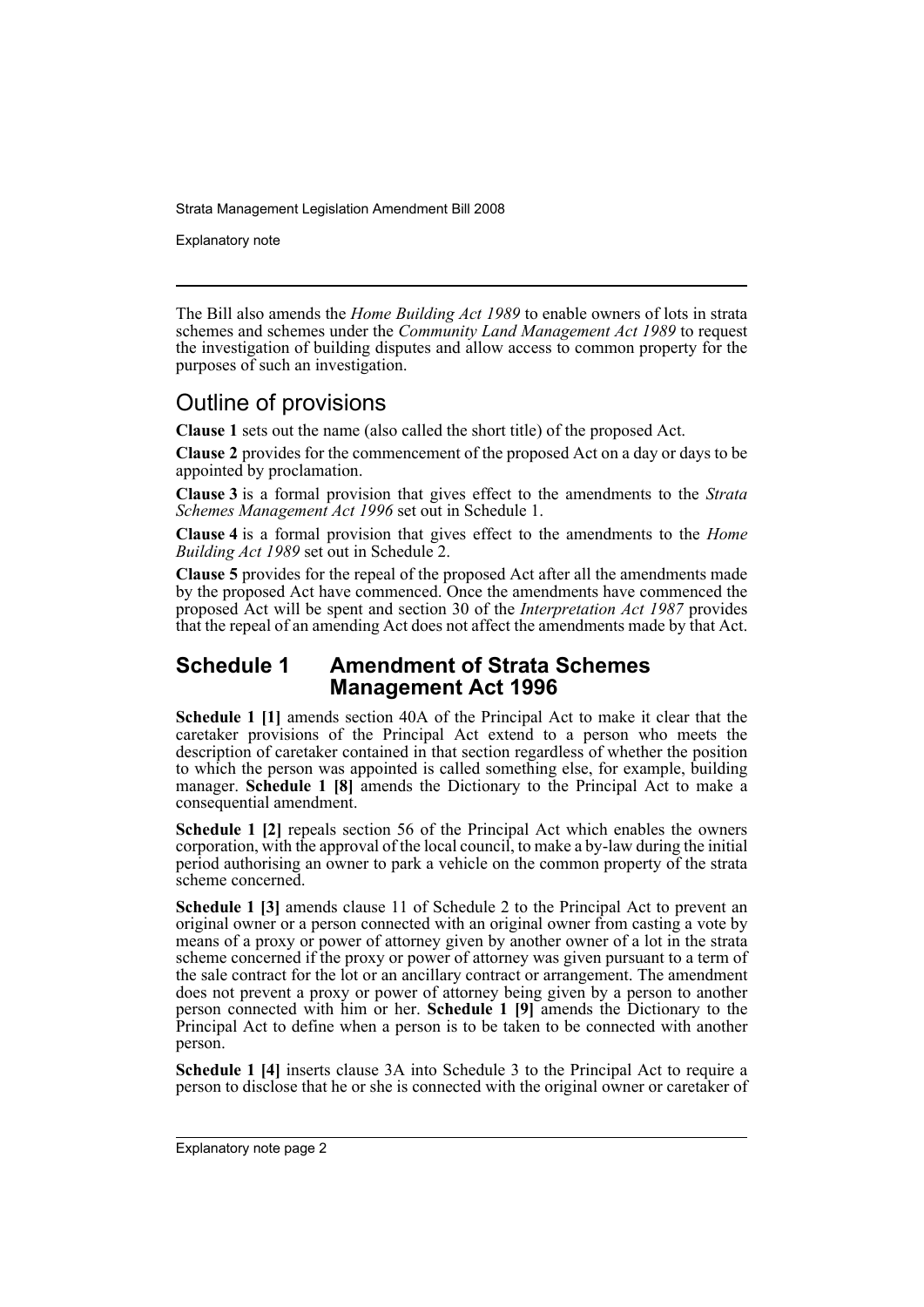Explanatory note

a strata scheme before standing for election as a member of the executive committee for the strata scheme or being appointed to act as such a member. The proposed clause also requires a person who is a member of an executive committee or is acting as such a member to disclose if he or she becomes connected with the original owner or caretaker.

**Schedule 1 [5]** amends clause 4 of Schedule 3 to the Principal Act to place certain limitations on the voting by an original owner on a motion that a member of the executive committee should vacate office.

**Schedule 1 [6] and [7]** amend Schedule 4 to the Principal Act to include provisions of a savings and transitional nature consequent on the enactment of the proposed Act.

## **Schedule 2 Amendment of Home Building Act 1989**

**Schedule 2 [1]** amends section 48C of the *Home Building Act 1989* to make it clear that an owner of a lot in a strata scheme or scheme under the *Community Land Management Act 1989* may notify the Commissioner for Fair Trading about a building dispute relating to common property or association property in the relevant scheme.

**Schedule 2 [2]** amends section 48D of the *Home Building Act 1989* to enable an inspector to enter common property in a strata scheme or association property in a scheme under the *Community Land Management Act 1989* at the request of an owner of a lot in the scheme concerned for the purpose of investigating a building dispute.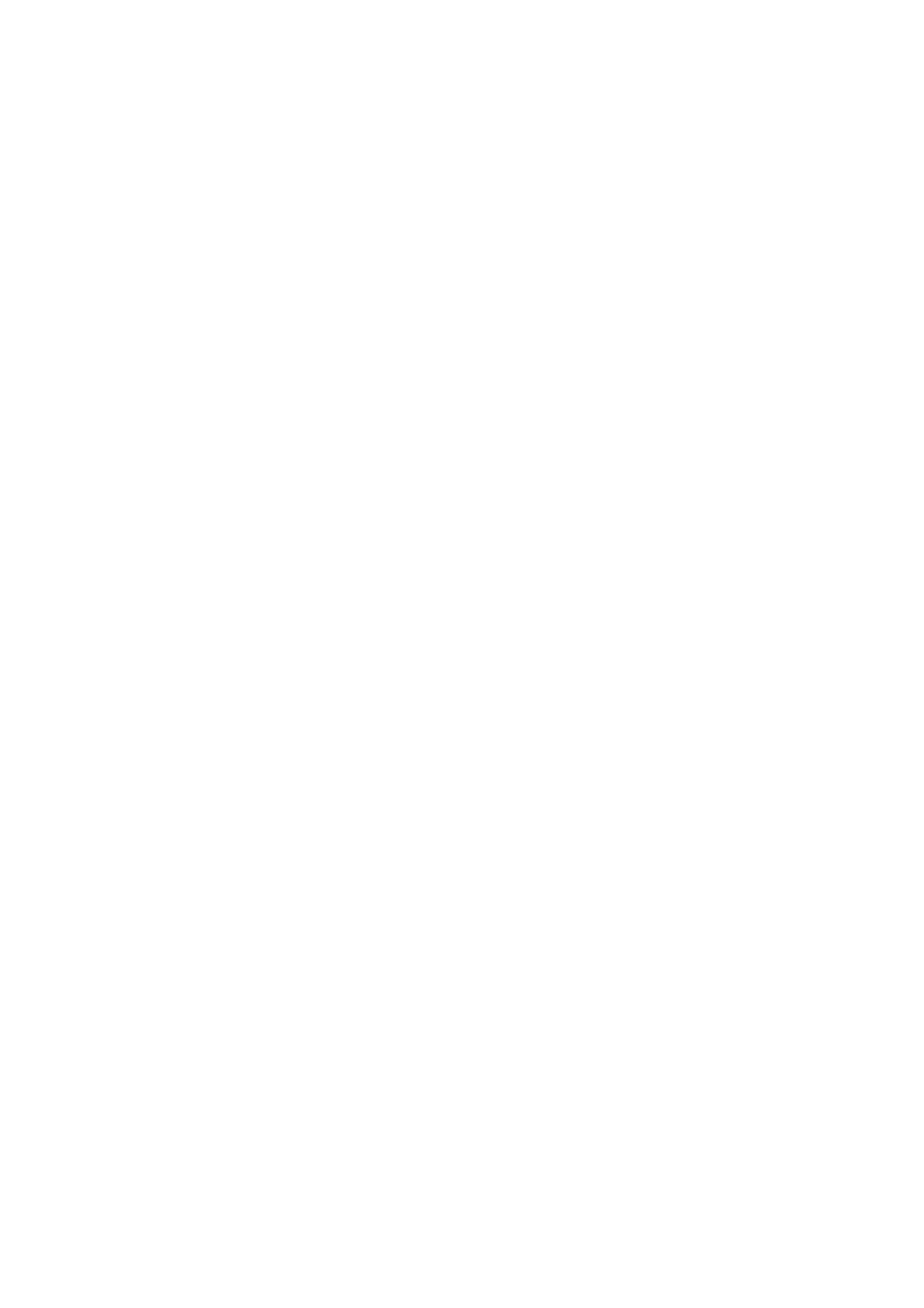First print



New South Wales

## **Strata Management Legislation Amendment Bill 2008**

## **Contents**

|            |                                                 | Page |
|------------|-------------------------------------------------|------|
|            | Name of Act                                     |      |
|            | Commencement                                    |      |
| 3          | Amendment of Strata Schemes Management Act 1996 |      |
|            | No 138                                          |      |
| 4          | Amendment of Home Building Act 1989 No 147      |      |
| 5          | Repeal of Act                                   | 2    |
| Schedule 1 | Amendment of Strata Schemes Management Act 1996 | 3    |
| Schedule 2 | Amendment of Home Building Act 1989             |      |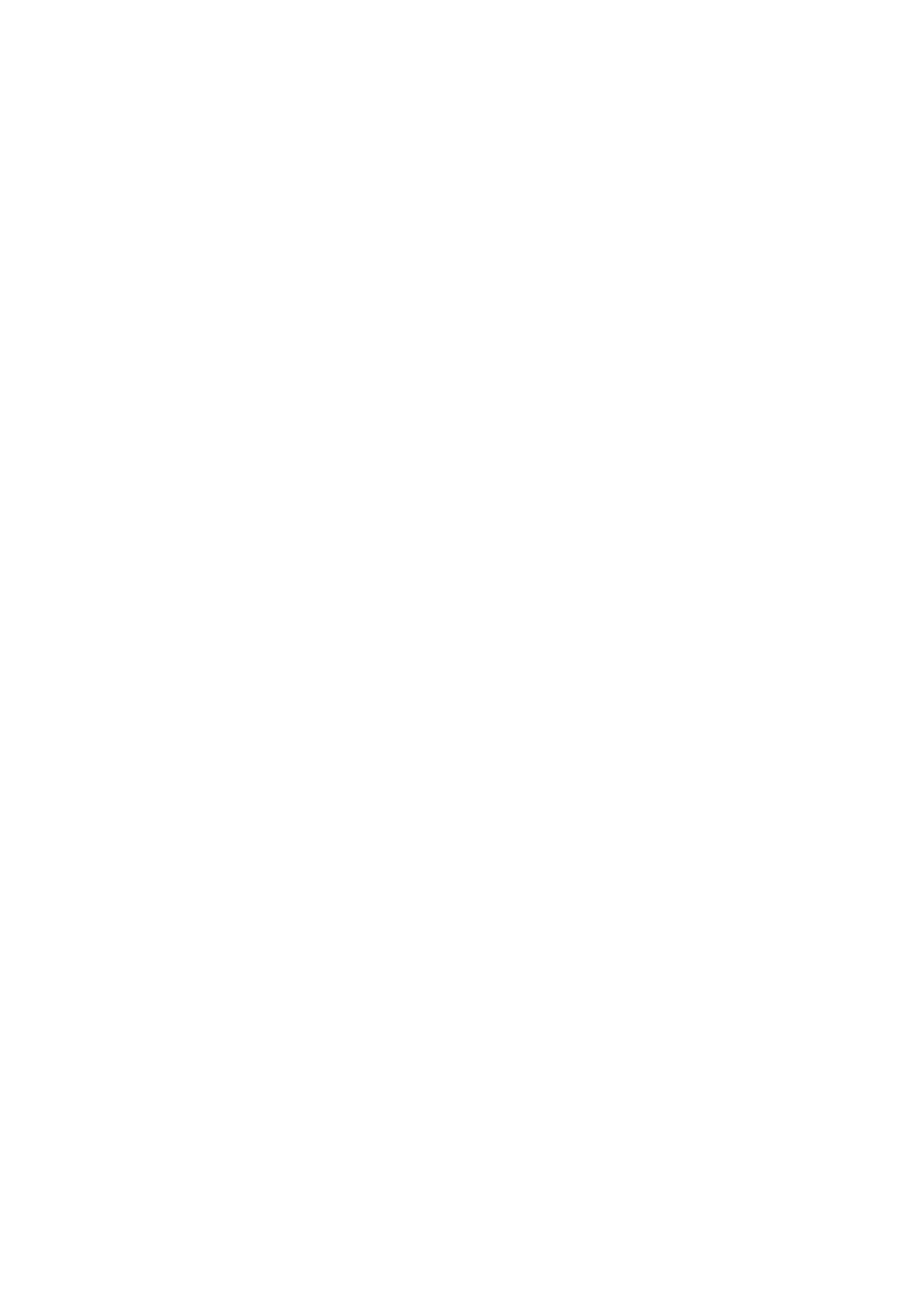

New South Wales

## **Strata Management Legislation Amendment Bill 2008**

No , 2008

#### **A Bill for**

An Act to amend the *Strata Schemes Management Act 1996* and the *Home Building Act 1989* to provide further rights and protections for owners of lots who are not developers; and for other purposes.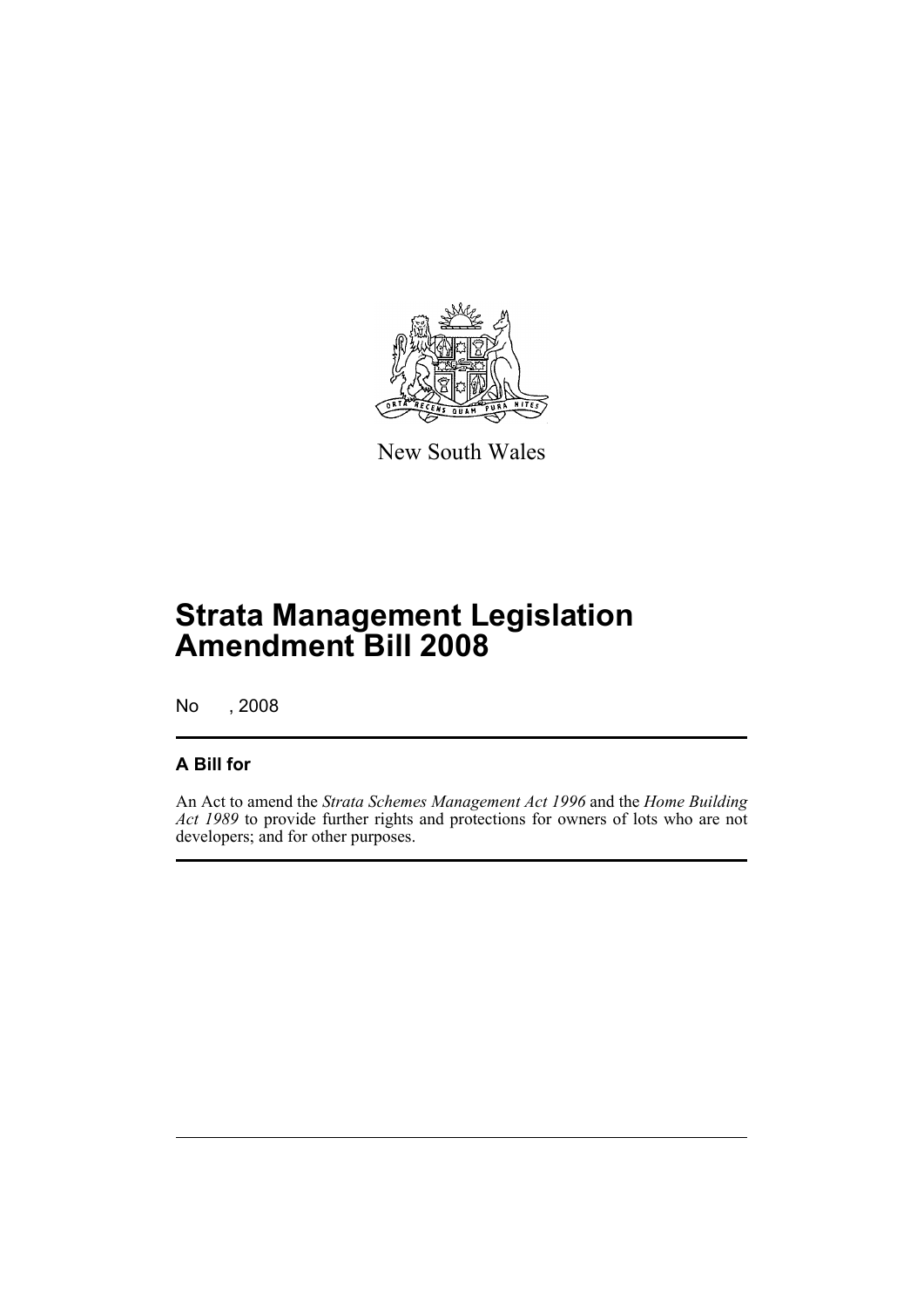<span id="page-7-4"></span><span id="page-7-3"></span><span id="page-7-2"></span><span id="page-7-1"></span><span id="page-7-0"></span>

|                                                             |                                                                                                                                                           | $\mathbf{1}$                                                                                                                     |  |  |
|-------------------------------------------------------------|-----------------------------------------------------------------------------------------------------------------------------------------------------------|----------------------------------------------------------------------------------------------------------------------------------|--|--|
| <b>Name of Act</b>                                          |                                                                                                                                                           |                                                                                                                                  |  |  |
|                                                             | This Act is the Strata Management Legislation Amendment Act 2008.                                                                                         | 3                                                                                                                                |  |  |
|                                                             |                                                                                                                                                           | $\overline{\mathbf{4}}$                                                                                                          |  |  |
|                                                             | This Act commences on a day or days to be appointed by proclamation.                                                                                      | 5                                                                                                                                |  |  |
| 3<br>Amendment of Strata Schemes Management Act 1996 No 138 |                                                                                                                                                           |                                                                                                                                  |  |  |
|                                                             | The Strata Schemes Management Act 1996 is amended as set out in<br>Schedule 1.                                                                            | $\overline{7}$<br>8                                                                                                              |  |  |
|                                                             |                                                                                                                                                           | 9                                                                                                                                |  |  |
|                                                             | The Home Building Act 1989 is amended as set out in Schedule 2.                                                                                           | 10                                                                                                                               |  |  |
|                                                             |                                                                                                                                                           | 11                                                                                                                               |  |  |
| (1)                                                         | This Act is repealed on the day following the day on which all of the<br>provisions of this Act have commenced.                                           | 12<br>13                                                                                                                         |  |  |
| (2)                                                         | The repeal of this Act does not, because of the operation of section 30<br>of the <i>Interpretation Act 1987</i> , affect any amendment made by this Act. | 14<br>15                                                                                                                         |  |  |
|                                                             |                                                                                                                                                           | The Legislature of New South Wales enacts:<br>Commencement<br>Amendment of Home Building Act 1989 No 147<br><b>Repeal of Act</b> |  |  |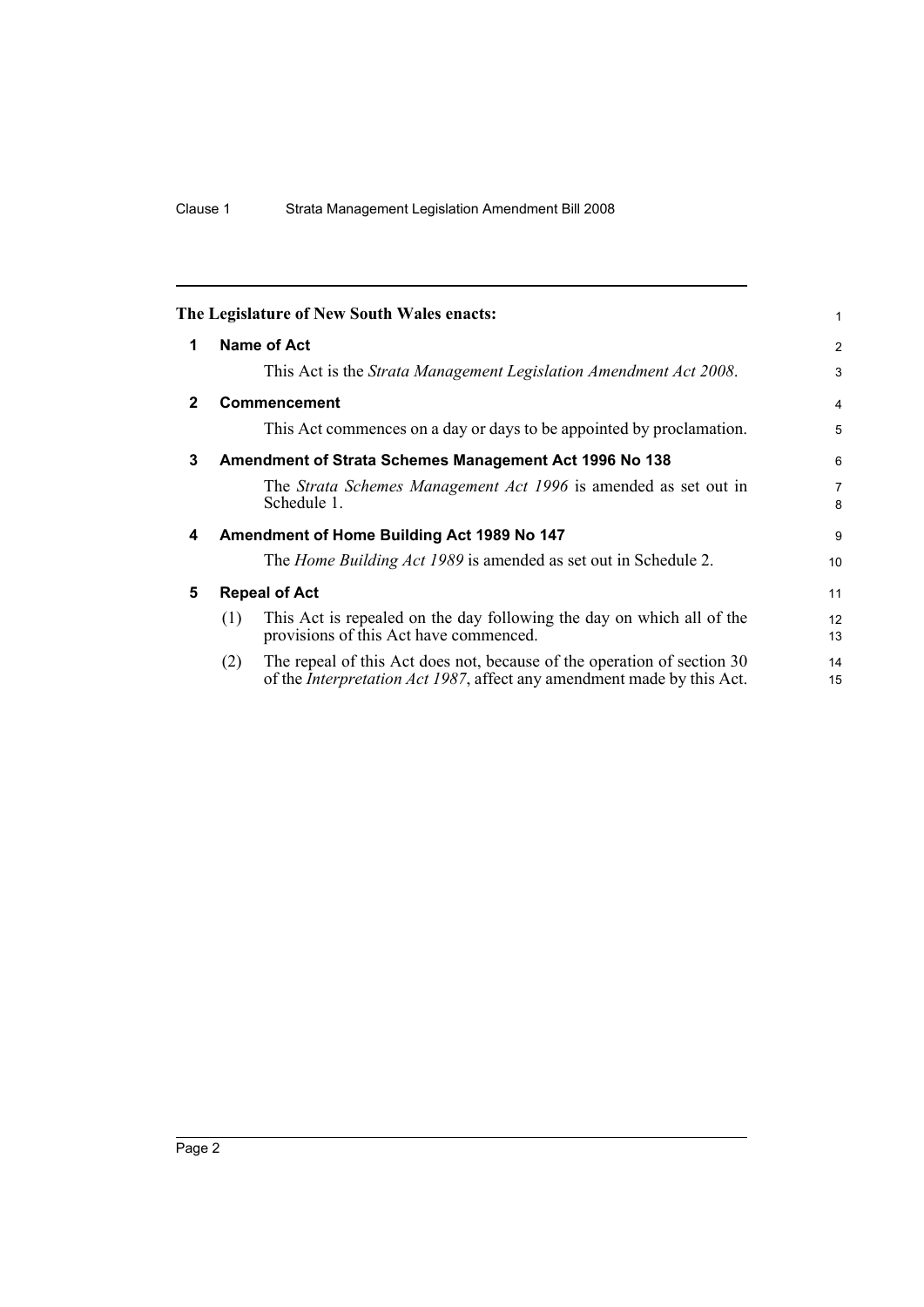Amendment of Strata Schemes Management Act 1996 Schedule 1

#### <span id="page-8-0"></span>**Schedule 1 Amendment of Strata Schemes Management Act 1996** (Section 3) **[1] Section 40A Who is a caretaker?** Insert after section 40A (3): (4) For the purposes of this Act, a person is taken to be a caretaker for a strata scheme if the person meets the description of a caretaker set out in this section, regardless of whether the title given to the person's position is caretaker, building manager, resident manager or any other title. **[2] Section 56 Certain by-laws relating to parking may be made during initial period** Omit the section. **[3] Schedule 2 Meetings and procedure of owners corporation**  Insert after clause 11 (7): (7AA) An original owner or a person connected with the original owner may not cast a vote by means of a proxy or power of attorney given by another owner of a lot in the strata scheme concerned if the proxy or power of attorney was given pursuant to a term of the sale contract for the lot or pursuant to another contract or arrangement that is ancillary to the sale contract. (7AB) Any contract or arrangement referred to in subclause (7AA) is unenforceable to the extent that it requires the giving of any such proxy or power of attorney. (7AC) Subclauses (7AA) and (7AB) do not apply to a proxy or power of attorney given by a person to another person connected with him or her. **[4] Schedule 3 Constitution of executive committee of the owners corporation and meetings of executive committee** Insert after clause 3: **3A Disclosure of certain interests by candidates for executive committee elections and acting members** (1) A person who is connected with the original owner or caretaker of a strata scheme is not eligible to be elected as a member of an executive committee for the strata scheme unless: 1  $\mathfrak{p}$ 3 4 5 6 7 8 9 10 11 12 13 14 15 16 17 18 19 20 21 22 23 24 25 26 27 28 29 30 31 32 33 34 35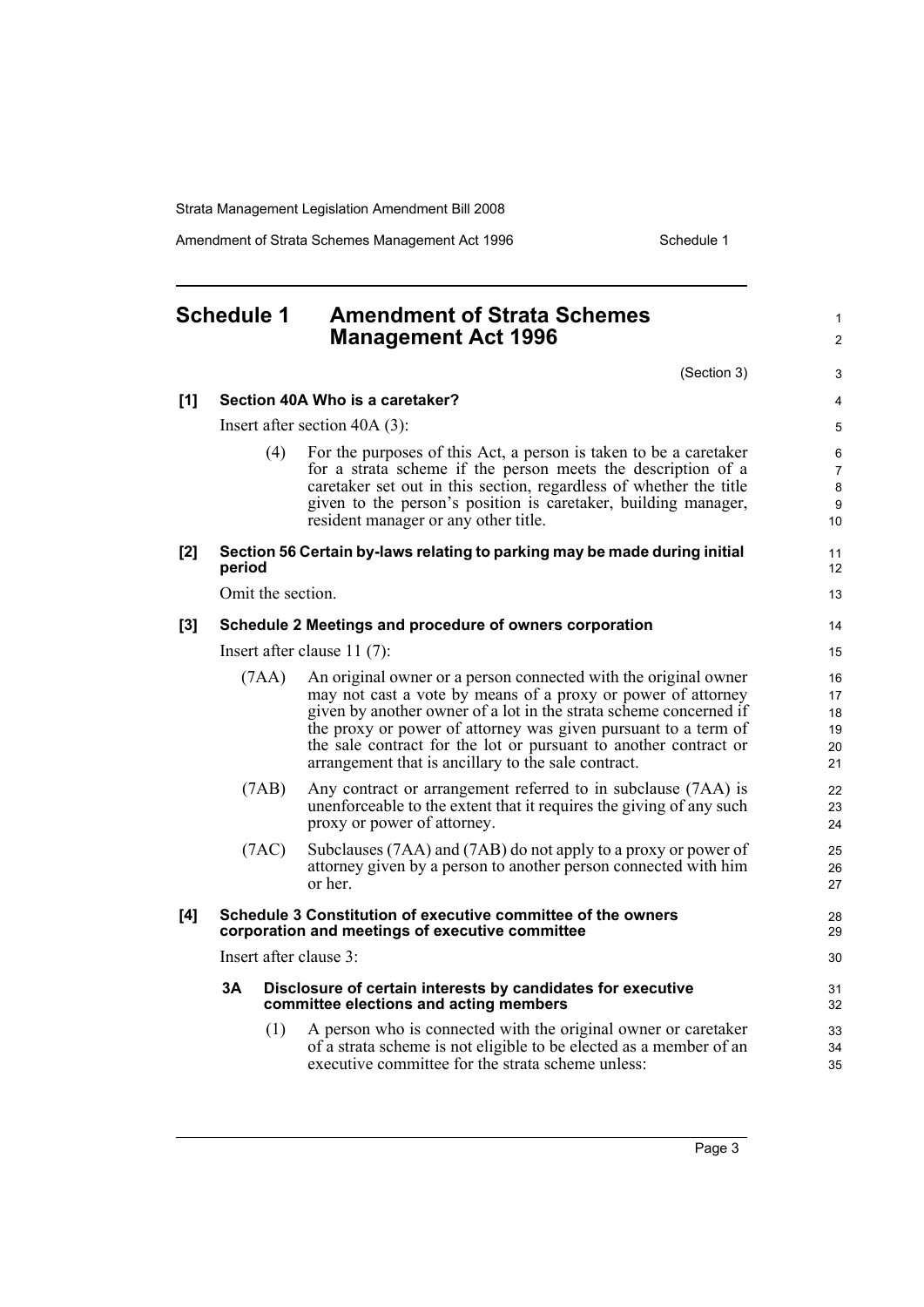Schedule 1 Amendment of Strata Schemes Management Act 1996

| (a) | the person discloses the connection that the person has<br>with the original owner or caretaker, and                                                          |
|-----|---------------------------------------------------------------------------------------------------------------------------------------------------------------|
| (b) | the disclosure is made at the meeting of the owners<br>corporation at which the executive committee is to be<br>elected and before the election is conducted. |
|     |                                                                                                                                                               |

- (2) A disclosure made under subclause (1) is to be included in the minutes of the meeting at which the disclosure is made.
- (3) A person who is connected with the original owner or caretaker of a strata scheme is not eligible for appointment to act in the place of a member of the executive committee unless:
	- (a) the person discloses any connection that the person has with the original owner or caretaker, and
	- (b) the disclosure is made in writing to the executive committee before the consent of the executive committee is given under clause 3.
- (4) A person who becomes connected with the original owner or caretaker of a strata scheme after being appointed as, or to act in the place of, a member of the executive committee must disclose any connection that the person has with the original owner or caretaker to the secretary or, if the person is the secretary, to the chairperson. The disclosure must be made as soon as possible after the person becomes aware of the connection.
- (5) The secretary or chairperson to whom a disclosure is made under subclause (4) must ensure that the disclosure is included on the agenda for the next general meeting of the owners corporation.

#### **[5] Schedule 3, clause 4 (4)**

Insert after clause 4 (3):

- (4) If a motion is proposed to determine that a person's office as a member of the executive committee should be vacated:
	- (a) the original owner or, where the original owner is a corporation, a company nominee of the corporation has one vote for each 3 lots in respect of which the original owner is entitled to vote (ignoring any fraction) unless the original owner is the owner of less than one-half of the lots, and
	- (b) the original owner or, where the original owner is a corporation, a company nominee of the corporation is not entitled to vote on the motion as a proxy for any person.

**Note.** A determination by an owners corporation that a person's office as member of the executive committee is vacated requires a special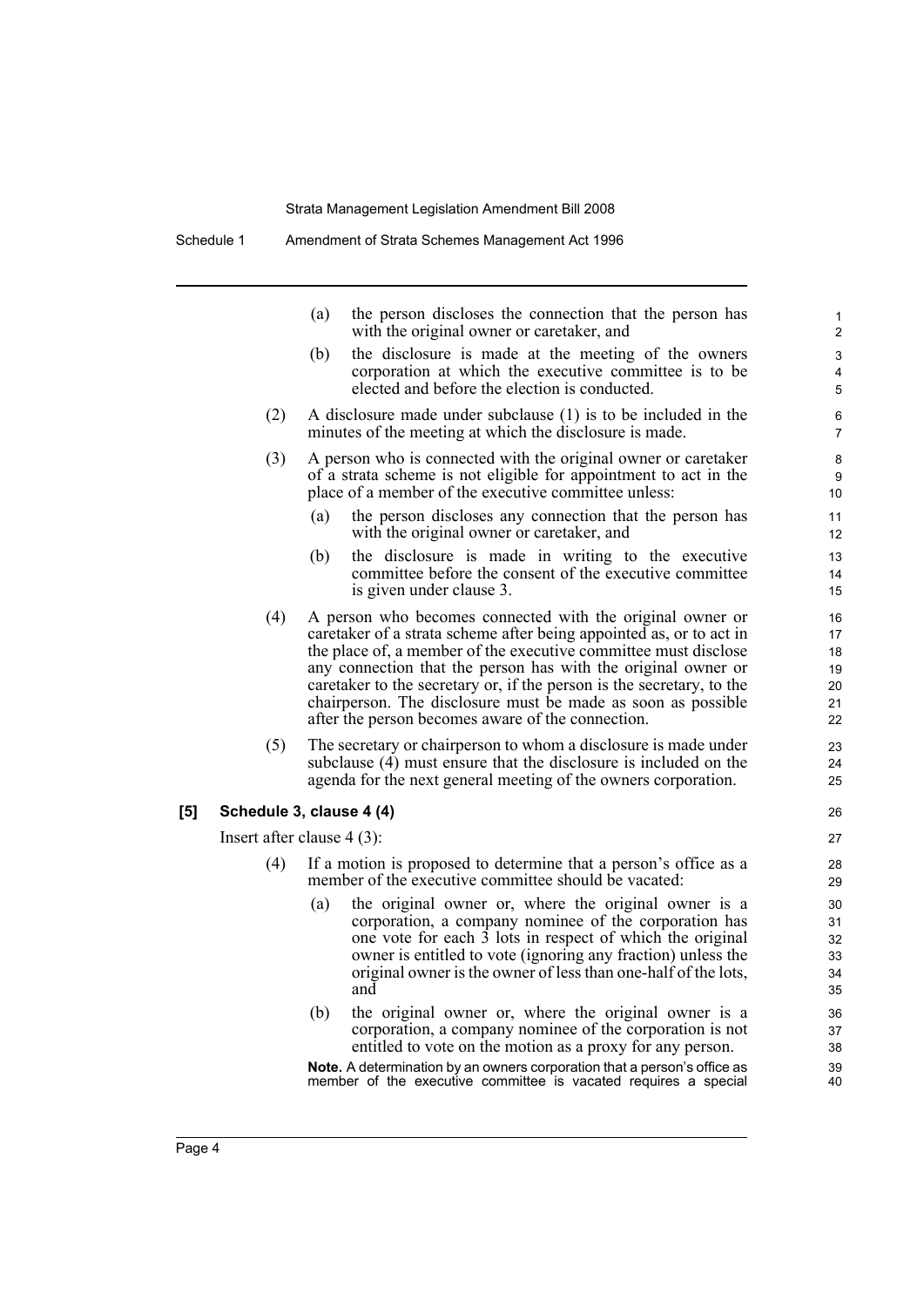Amendment of Strata Schemes Management Act 1996

| Schedule 1 |  |
|------------|--|
|            |  |

|     |                      |     | resolution which is defined as a resolution which is passed at a duly<br>convened general meeting of an owners corporation and against which<br>not more than one-quarter in value, ascertained in accordance with<br>clause 18 (2) and (3) of Part 2 of Schedule 2, of votes is cast.    | $\frac{1}{2}$<br>$\mathbf{3}$<br>4 |
|-----|----------------------|-----|-------------------------------------------------------------------------------------------------------------------------------------------------------------------------------------------------------------------------------------------------------------------------------------------|------------------------------------|
| [6] |                      |     | Schedule 4 Savings, transitional and other provisions                                                                                                                                                                                                                                     | 5                                  |
|     |                      |     | Insert at the end of clause $1(1)$ :                                                                                                                                                                                                                                                      | 6                                  |
|     |                      |     | Strata Management Legislation Amendment Act 2008                                                                                                                                                                                                                                          | $\overline{7}$                     |
| [7] |                      |     | Schedule 4, Part 6                                                                                                                                                                                                                                                                        | 8                                  |
|     | Insert after Part 5: |     |                                                                                                                                                                                                                                                                                           |                                    |
|     | Part 6               |     | Provisions consequent on enactment of<br><b>Strata Management Legislation</b>                                                                                                                                                                                                             | 10<br>11                           |
|     |                      |     | <b>Amendment Act 2008</b>                                                                                                                                                                                                                                                                 | 12                                 |
|     | 23                   |     | <b>Definition</b>                                                                                                                                                                                                                                                                         | 13                                 |
|     |                      |     | In this Part, <i>amending Act</i> means the <i>Strata Management</i><br>Legislation Amendment Act 2008.                                                                                                                                                                                   | 14<br>15                           |
|     | 24                   |     | <b>Exclusive by-laws relating to parking</b>                                                                                                                                                                                                                                              | 16                                 |
|     |                      | (1) | The repeal of section 56 by the amending Act does not affect any<br>by-law that was recorded by the Registrar-General before that<br>repeal.                                                                                                                                              | 17<br>18<br>19                     |
|     |                      | (2) | Section 56 as in force immediately before its repeal by the<br>amending Act is taken to continue to apply to a proposed by-law<br>for which written approval was given under that section before<br>that repeal but that was not recorded by the Registrar-General<br>before that repeal. | 20<br>21<br>22<br>23<br>24         |
|     | 25                   |     | <b>Existing proxies and powers of attorney</b>                                                                                                                                                                                                                                            | 25                                 |
|     |                      | (1) | An amendment made to this Act by the amending Act does not<br>affect the casting of a vote by means of any proxy or power of<br>attorney in force immediately before the commencement of the<br>amendment.                                                                                | 26<br>27<br>28<br>29               |
|     |                      | (2) | However, subclause (1) does not operate in relation to the casting<br>of a vote in any period during which the proxy or power of<br>attorney is in force because of a renewal or extension of its term<br>that took place after the commencement of the amendment<br>concerned.           | 30<br>31<br>32<br>33<br>34         |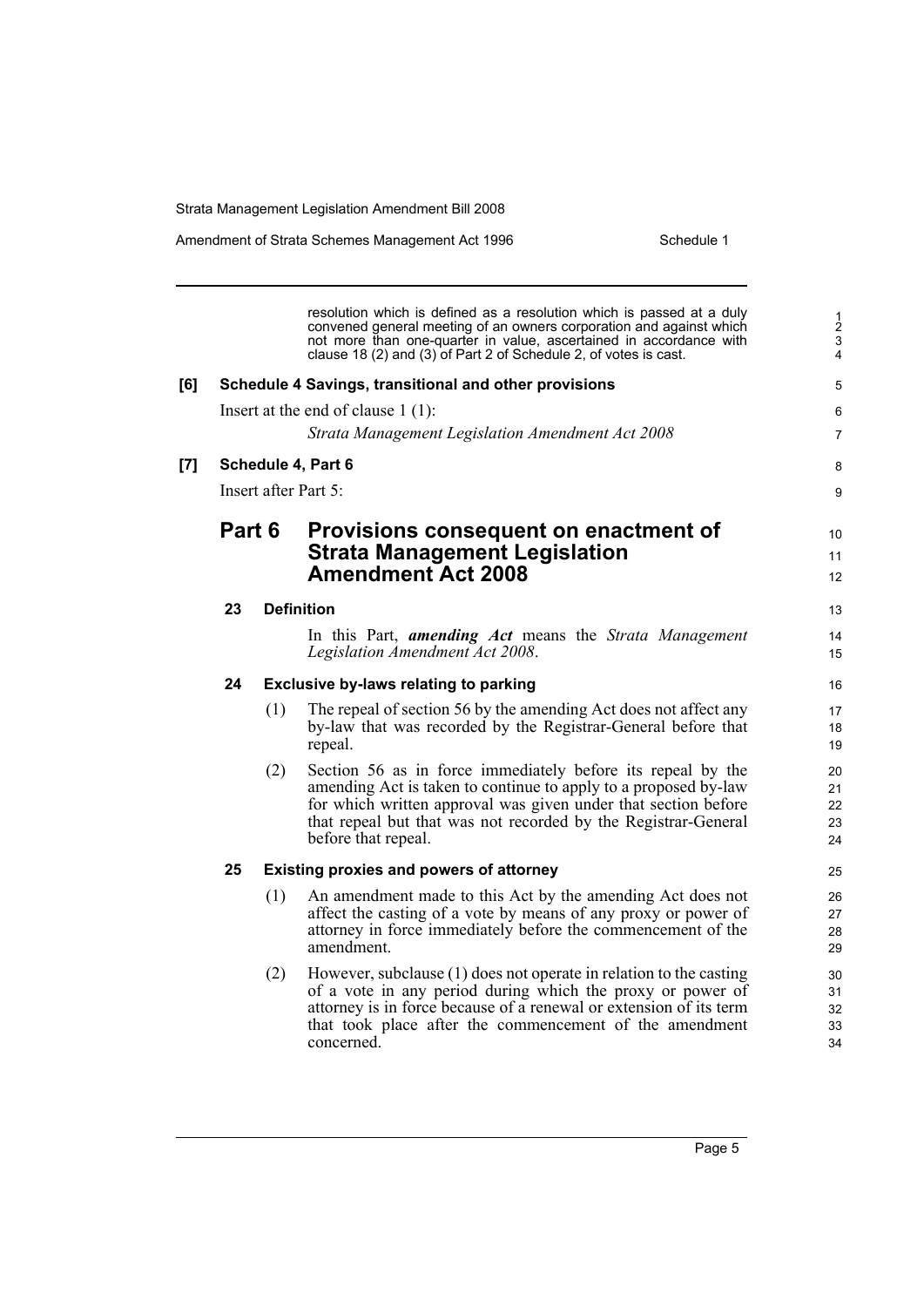Schedule 1 Amendment of Strata Schemes Management Act 1996

| [8] |                        | <b>Dictionary</b>                                    |         |                                                                                                                                                                                                                                                                                                                             | $\mathbf{1}$                       |
|-----|------------------------|------------------------------------------------------|---------|-----------------------------------------------------------------------------------------------------------------------------------------------------------------------------------------------------------------------------------------------------------------------------------------------------------------------------|------------------------------------|
|     |                        |                                                      |         | Insert in alphabetical order in Part 1:                                                                                                                                                                                                                                                                                     | 2                                  |
|     |                        |                                                      |         | <i>caretaker</i> means a person described in section 40A as a caretaker.                                                                                                                                                                                                                                                    | 3                                  |
| [9] | Dictionary, Part 2     |                                                      |         |                                                                                                                                                                                                                                                                                                                             | 4                                  |
|     | Insert after clause 6: |                                                      |         |                                                                                                                                                                                                                                                                                                                             | 5                                  |
|     | 7                      | References to a person connected with another person |         |                                                                                                                                                                                                                                                                                                                             |                                    |
|     |                        | (1)                                                  |         | For the purposes of this Act, a person <i>(the principal person)</i> is<br>connected with another person if the other person:                                                                                                                                                                                               | 7<br>8                             |
|     |                        |                                                      | (a)     | is a relative (within the meaning of the <i>Local Government</i><br><i>Act 1993</i> ) of the principal person or, where the principal<br>person is a corporation, is a relative of the holder of an<br>executive position in the corporation, or                                                                            | $\boldsymbol{9}$<br>10<br>11<br>12 |
|     |                        |                                                      | (b)     | is employed or engaged by the principal person or is a<br>partner of the principal person, or                                                                                                                                                                                                                               | 13<br>14                           |
|     |                        |                                                      | (c)     | where the principal person is a corporation, holds an<br>executive position in the corporation, or                                                                                                                                                                                                                          | 15<br>16                           |
|     |                        |                                                      | (d)     | is the employer of the principal person, or                                                                                                                                                                                                                                                                                 | 17                                 |
|     |                        |                                                      | (e)     | is employed or engaged by, or holds an executive position<br>in, a corporation that also employs or engages the principal<br>person or in which the principal person holds an executive<br>position, or                                                                                                                     | 18<br>19<br>20<br>21               |
|     |                        |                                                      | (f)     | has any other connection or relationship with the principal<br>person of a kind prescribed by the regulations.                                                                                                                                                                                                              | 22<br>23                           |
|     |                        | (2)                                                  | member. | However, the principal person is not connected with another<br>person who is a member of an owners corporation, or the<br>executive committee of an owners corporation, merely because<br>of any dealing, contact or arrangement the other person has with<br>the principal person in the other person's capacity as such a | 24<br>25<br>26<br>27<br>28<br>29   |
|     |                        | (3)                                                  |         | In this clause, <i>executive position</i> in a corporation means the<br>position of director, manager or secretary of the corporation, or<br>any other executive position of the corporation, however those<br>positions are designated.                                                                                    | 30<br>31<br>32<br>33               |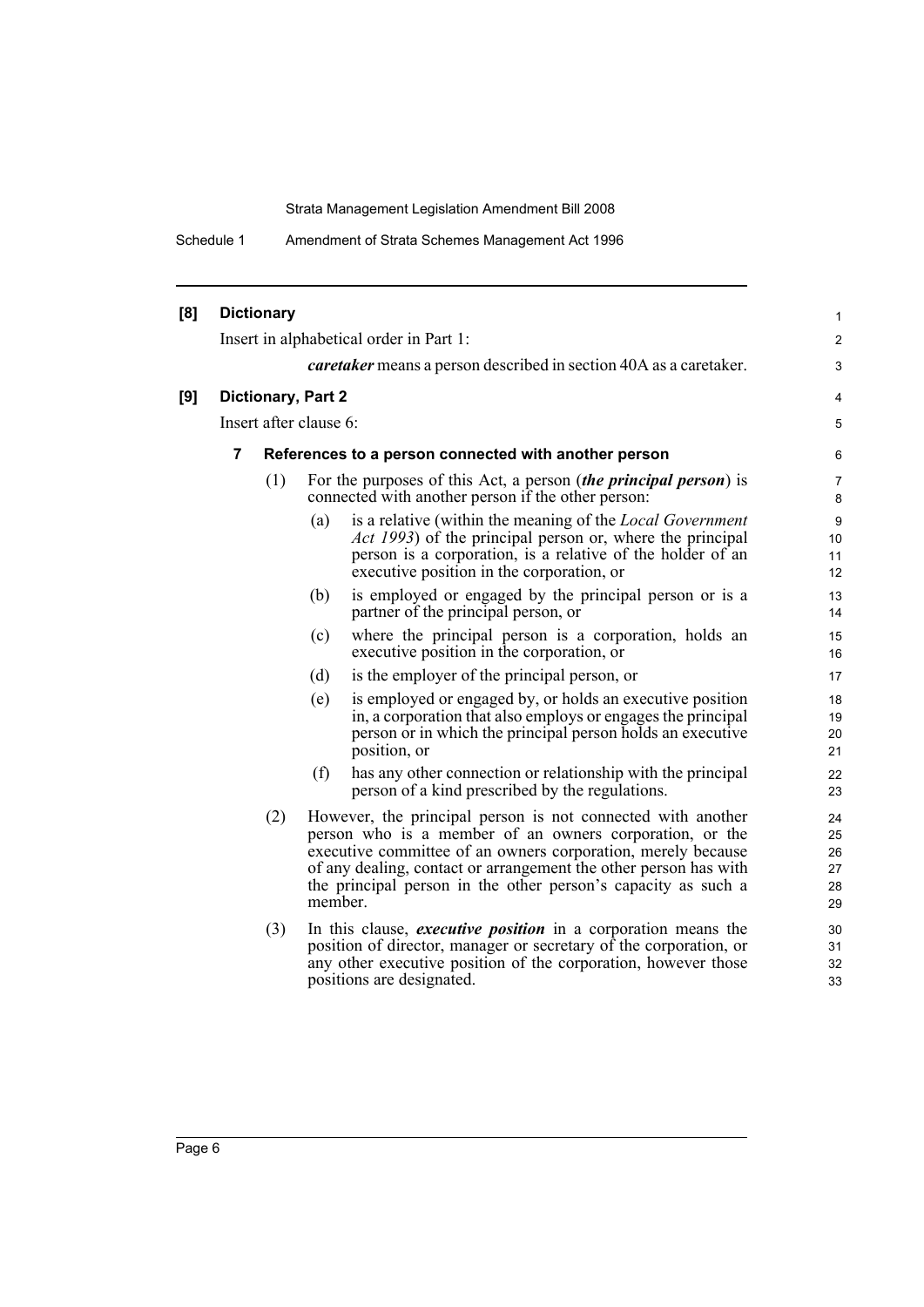Amendment of Home Building Act 1989 Schedule 2

<span id="page-12-0"></span>

| <b>Schedule 2</b> |                                              | <b>Amendment of Home Building Act 1989</b>                                                                                                                                                                                                                                                                                                                                                                                                             |                                        |  |  |
|-------------------|----------------------------------------------|--------------------------------------------------------------------------------------------------------------------------------------------------------------------------------------------------------------------------------------------------------------------------------------------------------------------------------------------------------------------------------------------------------------------------------------------------------|----------------------------------------|--|--|
|                   |                                              | (Section 4)                                                                                                                                                                                                                                                                                                                                                                                                                                            | $\overline{2}$                         |  |  |
| [1]               | Section 48C Notification of building dispute |                                                                                                                                                                                                                                                                                                                                                                                                                                                        |                                        |  |  |
|                   | Insert at the end of the section:            |                                                                                                                                                                                                                                                                                                                                                                                                                                                        |                                        |  |  |
|                   | (2)                                          | Without limiting subsection (1), a notification under that<br>subsection may be made by:                                                                                                                                                                                                                                                                                                                                                               | 5<br>6                                 |  |  |
|                   |                                              | an owner of a lot in a strata scheme (within the meaning of<br>(a)<br>the Strata Schemes Management Act 1996) about<br>residential building work or specialist work relating to<br>common property in the strata scheme, or                                                                                                                                                                                                                            | $\overline{7}$<br>8<br>9<br>10         |  |  |
|                   |                                              | a proprietor of a lot in a scheme (within the meaning of the<br>(b)<br>Community Land Management Act 1989) about residential<br>building work or specialist work relating to association<br>property in the scheme.                                                                                                                                                                                                                                    | 11<br>12<br>13<br>14                   |  |  |
| [2]               |                                              | Section 48D Investigation of dispute                                                                                                                                                                                                                                                                                                                                                                                                                   | 15                                     |  |  |
|                   | Insert after section $48D(2)$ :              |                                                                                                                                                                                                                                                                                                                                                                                                                                                        |                                        |  |  |
|                   | (3)                                          | For the purposes of making an investigation in relation to<br>common property in a strata scheme (within the meaning of the<br>Strata Schemes Management Act 1996), an inspector may enter<br>and inspect the common property at the request of the owner of a<br>lot in the scheme concerned.                                                                                                                                                         |                                        |  |  |
|                   | (4)                                          | The owners corporation, any person who has exclusive use of the<br>common property concerned and any caretaker or manager of the<br>common property are to provide such assistance as is reasonable<br>to enable an inspection of that common property to be carried out<br>by an inspector under this section.                                                                                                                                        | 22<br>23<br>24<br>25<br>26             |  |  |
|                   | (5)                                          | For the purposes of making an investigation in relation to<br>association property in a scheme (within the meaning of the<br>Community Land Management Act 1989), an inspector may enter<br>and inspect the association property at the request of the<br>proprietor of a lot in the scheme concerned.                                                                                                                                                 | 27<br>28<br>29<br>30<br>31             |  |  |
|                   | (6)                                          | The relevant association that has the use of the association<br>property concerned and, if the use of that association property has<br>been restricted to a particular proprietor or proprietors, any such<br>proprietor, and any caretaker or manager of the association<br>property are to provide such assistance as is reasonable to enable<br>an inspection of that association property to be carried out by an<br>inspector under this section. | 32<br>33<br>34<br>35<br>36<br>37<br>38 |  |  |